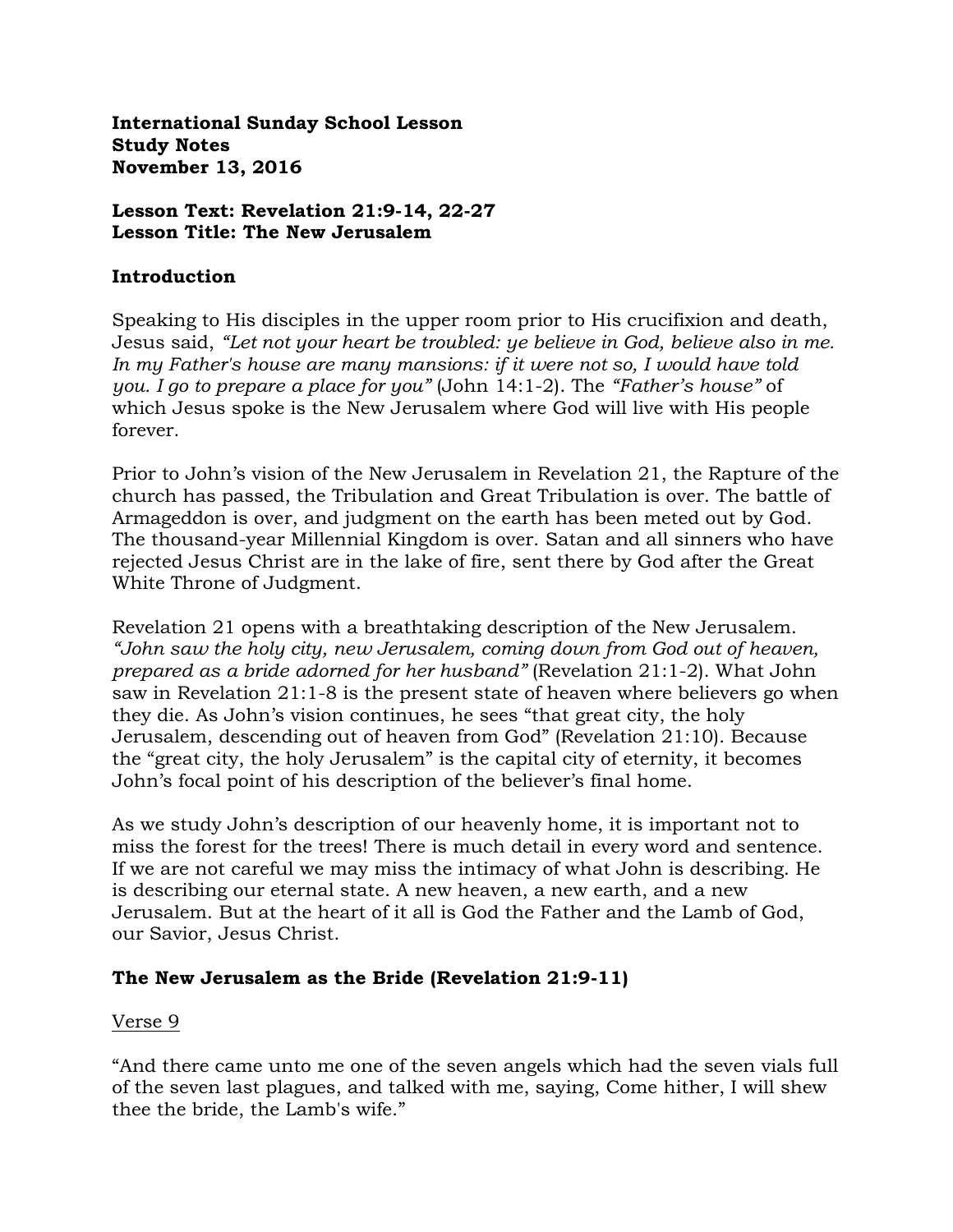One of the "seven angels" in Revelation 16:1 who had poured out one of the seven bowls of wrath on the earth invites John to "Come hither" to see "the bride, the Lamb's wife." This "angel" may have also been the one mentioned in Revelation 17:1 who showed John the vision of the harlot, Babylon. Consistent with Revelation 21:2, the New Jerusalem is here characterized as "the bride, the Lamb's wife." Since a city is not actually a "bride," or a "wife," the comparisons are made to convey the thought of the New Jerusalem being beautiful like a "bride" and intimately related to Jesus Christ as "the Lamb's wife."

### Verse 10-11

"And he carried me away in the spirit to a great and high mountain, and shewed me that great city, the holy Jerusalem, descending out of heaven from God, Having the glory of God: and her light was like unto a stone most precious, even like a jasper stone, clear as crystal;"

John is "carried away in spirit" by the angel to a great and high mountain." The thought is the angel positioned John at a vantage point where he could see the entire scene of "that great city, the holy Jerusalem." Once John has arrived "in the spirit," he repeats what he already stated in Revelation 21:2, that "the holy Jerusalem" was "descending out of heaven from God." John wants his readers to see the difference in the worldly city of Babylon in Revelation 17 and 18, and the earthly city of Jerusalem. The New Jerusalem John saw coming down did not rise from the earth. It "descended out of heaven from God." It was heavenly and holy!

Verse 11 gives a general description of the New Jerusalem. First, it has the "glory of God." The "glory of God" is the sum total of God's attributes. The New Jerusalem reflects all God is. We must lovingly but confidently reject the idea of some people that heaven is a place which bears a striking resemblance to the life we now live. Heaven is not what you want it to be nor is it a place of man's making. It is a place, a great city, designed by God, coming down from God, reflecting all His "glory." Second, the city is ablaze with "light." John compared this "light" to "a stone most precious." The thought is something "valuable, costly, or esteemed." The "stone" is described as "a jasper stone, clear as crystal." Heaven's capital city appeared to John as a massive, flawless jewel, blazing with God's glory!

### **The Wall and Gates of the City (Revelation 21:12-14)**

#### Verse 12-14

"And had a wall great and high, and had twelve gates, and at the gates twelve angels, and names written thereon, which are the names of the twelve tribes of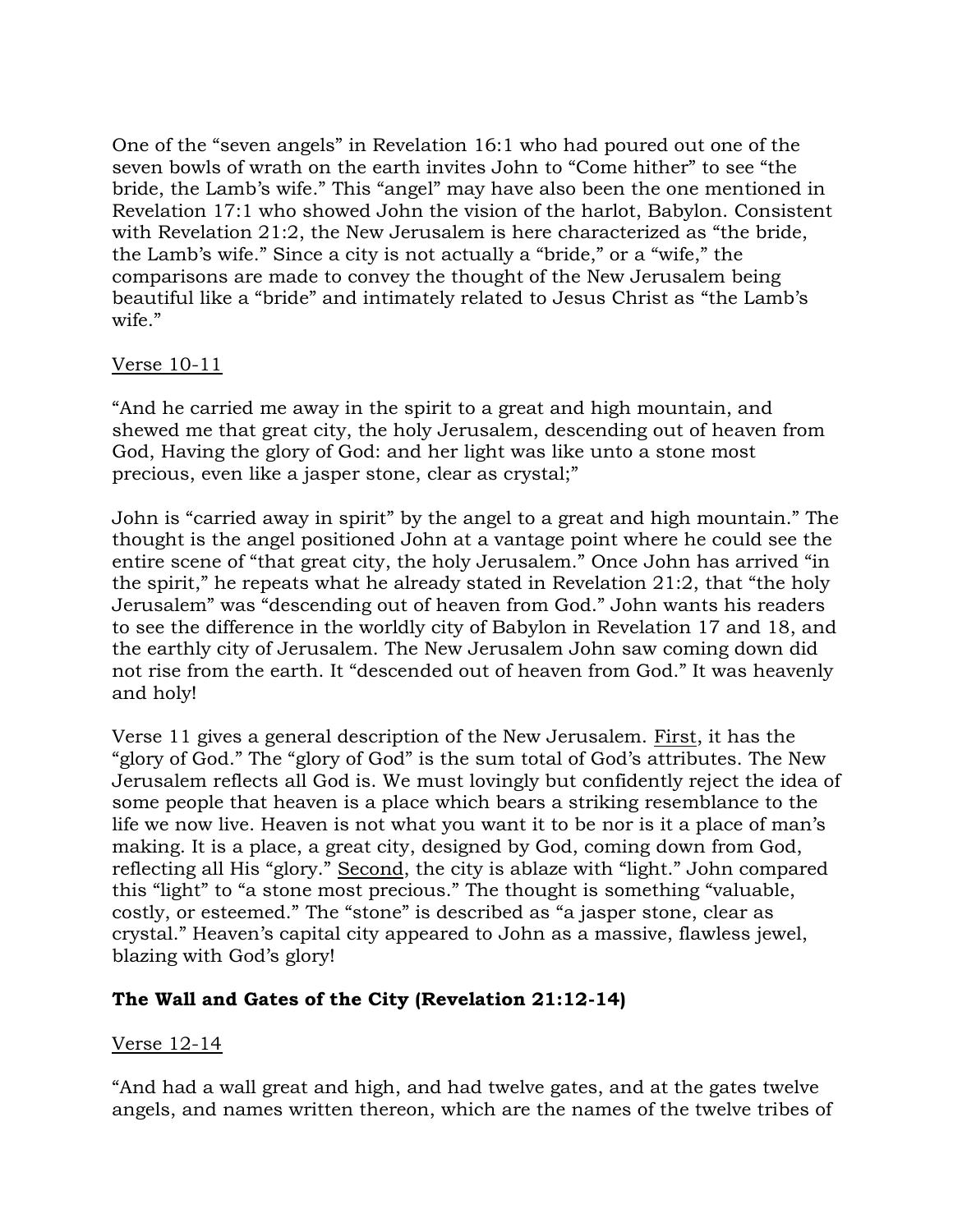the children of Israel: On the east three gates; on the north three gates; on the south three gates; and on the west three gates. And the wall of the city had twelve foundations, and in them the names of the twelve apostles of the Lamb."

After giving a general description of the "great city, the holy Jerusalem," John focuses on specific details of the city. Should we take John's description literally? The answer is yes! The saints of all the ages, those who have been redeemed by God's amazing grace, will have as their home a glorious city, filled with God's glory, with walls, gates, and dimensions exactly as John described.

John was writing to people who lived in cities surrounded by walls because they needed protection. Ancient city walls were famous for their height and width to keep out their enemies. There were no enemies of God's people in the new heaven and the new earth. So why does God's holy city have a "great and high wall"? The "great wall" signifies the eternal security of the city and its citizens. It is symbolic of the security we will have in God's holy city. The "twelve foundations" also represents security. The city to come will stand firmly and forever. It cannot be shaken. This is God's eternal city!

The number "twelve" is a dominate number throughout scripture and in John's vision. He wrote about "twelve gates, angels, tribes, foundations, and apostles." "Twelve" signifies completeness. There are "twelve gates" in the "wall" guarded by "twelve angels." In harmony with the foursquare shape of the city, the "twelve gates" are located on the "east, north, south, and west." There are "three gates" on each side guarded by the angels. Twelve gates, three on each side suggests there is an abundance entrance into God's holy city. God's saving grace is abundant, and will redeem an innumerable multitude.

The names of the "twelve tribes of the children of Israel written on the gates," magnifies for all eternity God's covenant relationship with Israel in the Old Testament. The names of the "twelve tribes of the children of Israel" and the "twelve apostles" signify the saints of the old and the new covenant. They will be united in God's holy city. They will dwell together as one people of God and live together forever. They are all united in one person: the "Lamb."

### **The Temple of the City (Revelation 21:22)**

#### Verse 22

"And I saw no temple therein: for the Lord God Almighty and the Lamb are the temple of it."

"And I saw" indicates John is describing another phase of the vision. The words magnify the importance of what John is about to say. As he searches the city he finds "no temple." The word "temple" in this verse is used for the sanctuary, or God's dwelling place, the Holy of Holies, in the Temple of Israel. The "temple"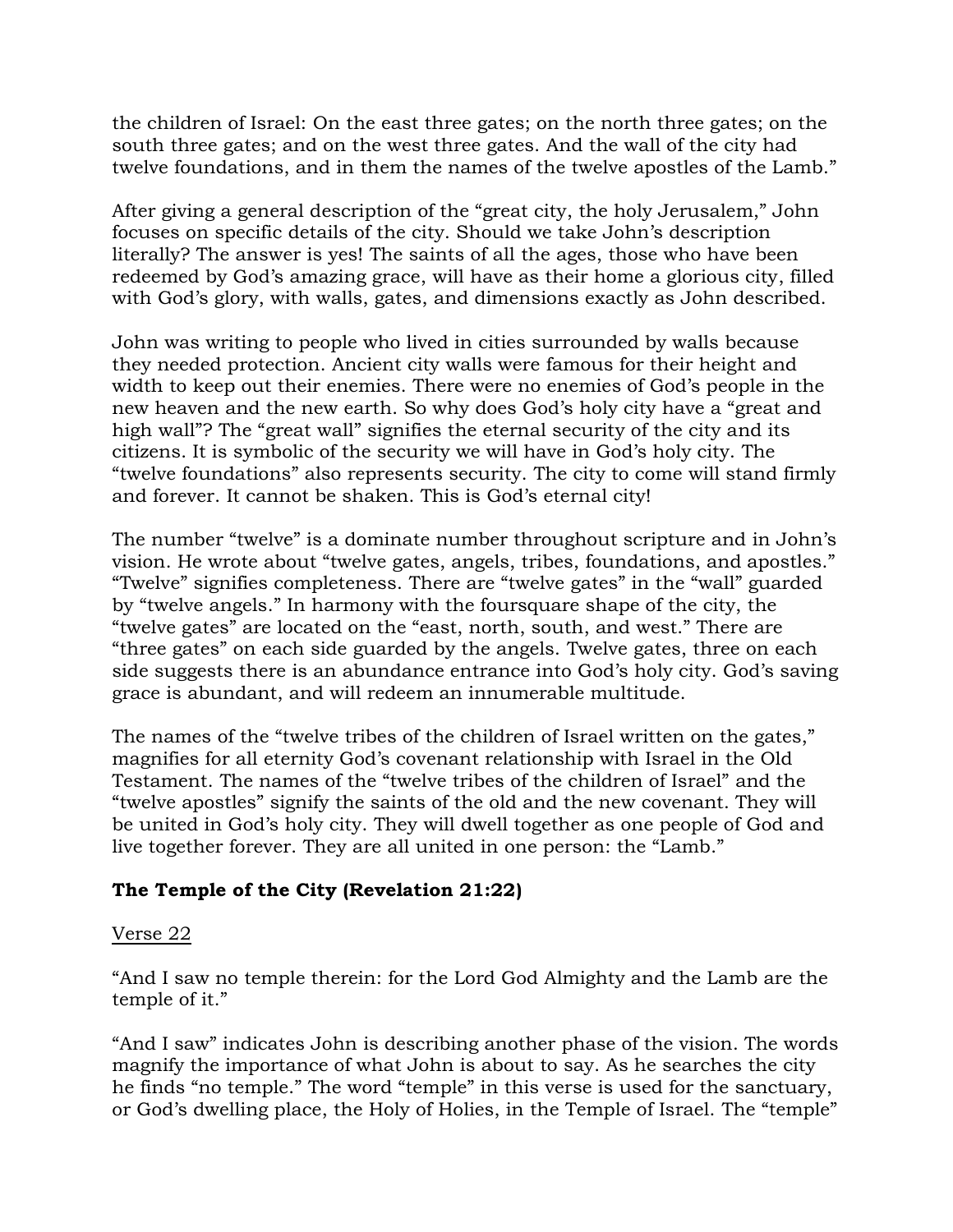building itself was very important to the life of the Old Testament Jew and the city of Jerusalem. It was the place built for the worship of God. For Jerusalem to have "no temple" is shocking. Why? John explains, "For the Lord God Almighty and the Lamb" are its "temple." This is the heart of God's holy city, our heavenly home. God dwells there with His people.

The Old Testament temple was set up in such a way as to restrict people from the presence of God. There was hardly any access for Gentiles and limited access for Jews. Only one person could enter the Holy of Holies, the high priest. But in the holy city John saw, there will be no more sin and everyone will have access into the immediate and holy presence of "the Lord God Almighty and the Lamb."

Although believers now have access to God through the Lord Jesus Christ, we will, in the future, live forever in His eternal and immediate presence.

# **The Light of the City (Revelation 21:23-24)**

## Verse 23-24

"And the city had no need of the sun, neither of the moon, to shine in it: for the glory of God did lighten it, and the Lamb is the light thereof. And the nations of them which are saved shall walk in the light of it: and the kings of the earth do bring their glory and honour into it."

Throughout the history of man, God has provided light by means of the sun and moon. But in "the city," John saw, "the sun, neither of the moon" giving light." The "glory of God" and "the Lamb" will be "the light thereof." While Satan and all unbelievers are dwelling forever in outer darkness, God's redeemed people will be living in the "light" of His "glory." The city of the New Jerusalem is designed to transmit the "light" of God's pure glory and the beauty of the "Lambs" redemptive love. All eternity will be lighted by the glorious presence of Jesus Christ.

"And the nations of them which are saved shall walk in the light of it: and the kings of the earth do bring their glory and honour into it" fulfills Isaiah's prophesy in Isaiah 60:3-5. "Nations" literally translated means "peoples." John foresees a time when more people than just the people of Israel will enter in the city of God. That the "kings of the earth do bring their glory and honour" into the city means those among the saved who have honored positions on earth will give the honor that once was theirs to Jesus Christ.

# **Access to the City (Revelation 21:25-27)**

Verse 25-27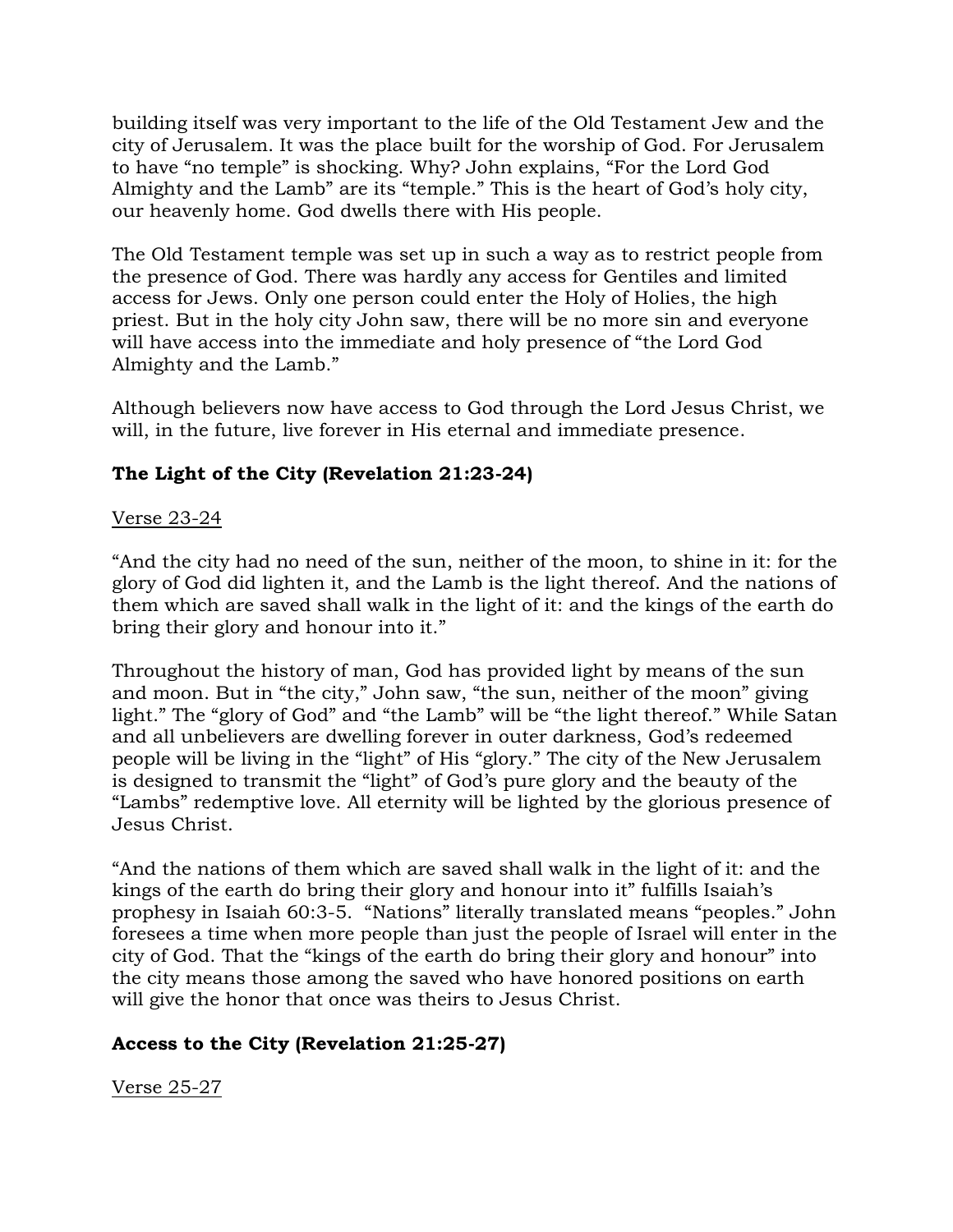"And the gates of it shall not be shut at all by day: for there shall be no night there. And they shall bring the glory and honour of the nations into it. And there shall in no wise enter into it any thing that defileth, neither whatsoever worketh abomination, or maketh a lie: but they which are written in the Lamb's book of life."

Once more John mentions the "gates" of the city. They are not "shut at all by day: for there shall be no night there." "Night" is full of evil and danger. It represents rebellion, unbelief, and all that opposes God. The "gates" of the city will never be closed, because there will be no enemy and no reason to close the gates.

"John repeats his assertion that the rulers of the earth will bring the glory and honour of the nations with them, since they refers to the kings of Revelation 21:24, above. This creates a mental image of a public parade of royalty who are attired in their best garb that is reserved for official occasions. They do not come to be admired, however, but to offer their best to the ruler of the new city and acknowledge Him as God and king (compare Psalm 72:10, 11). We are given the impression that this is the fullest expression of worship they can offer. Perhaps we see the visit of the foreign wise men to worship the newborn King Jesus as prefiguring this (Matthew 2:11). John does not make this connection, however." *(Standard Lesson Commentary 2016-2017, KJV).*

Verse 27 indicates nothing will ever enter the city which is unholy or defiled. Our eternal home will be a perfect environment in contrast to this world of sin and evil. Only those whose names "are written in the Lamb's book of life" will enter God's holy city and dwell with Him forever.

### **Conclusion**

Repeatedly in the New Testament we are told as believers we are citizens of heaven and are waiting to go be with our Savior and Lord. Our permanent dwelling is in heaven. Our names are written there. Our brothers and sisters in Christ who have died are there. Our inheritance is there. Our affections and hearts should be there as we await our Lord's return and prepare to be with Him.

The city of God is a glorious city indeed. But it is far more than beautiful stones, walls, streets and gates. At the center of it all is the throne of God, and the person of our Lord Jesus Christ. Without Him, there would be no heaven. Without Him, no sinner will ever see God's heaven.

Christ is this very moment preparing a place for everyone who will call upon His name for salvation. Are you saved? If so, rejoice. If not, the Bible says, *"For whosoever shall call upon the name of the Lord shall be saved"* (Romans 10:13).